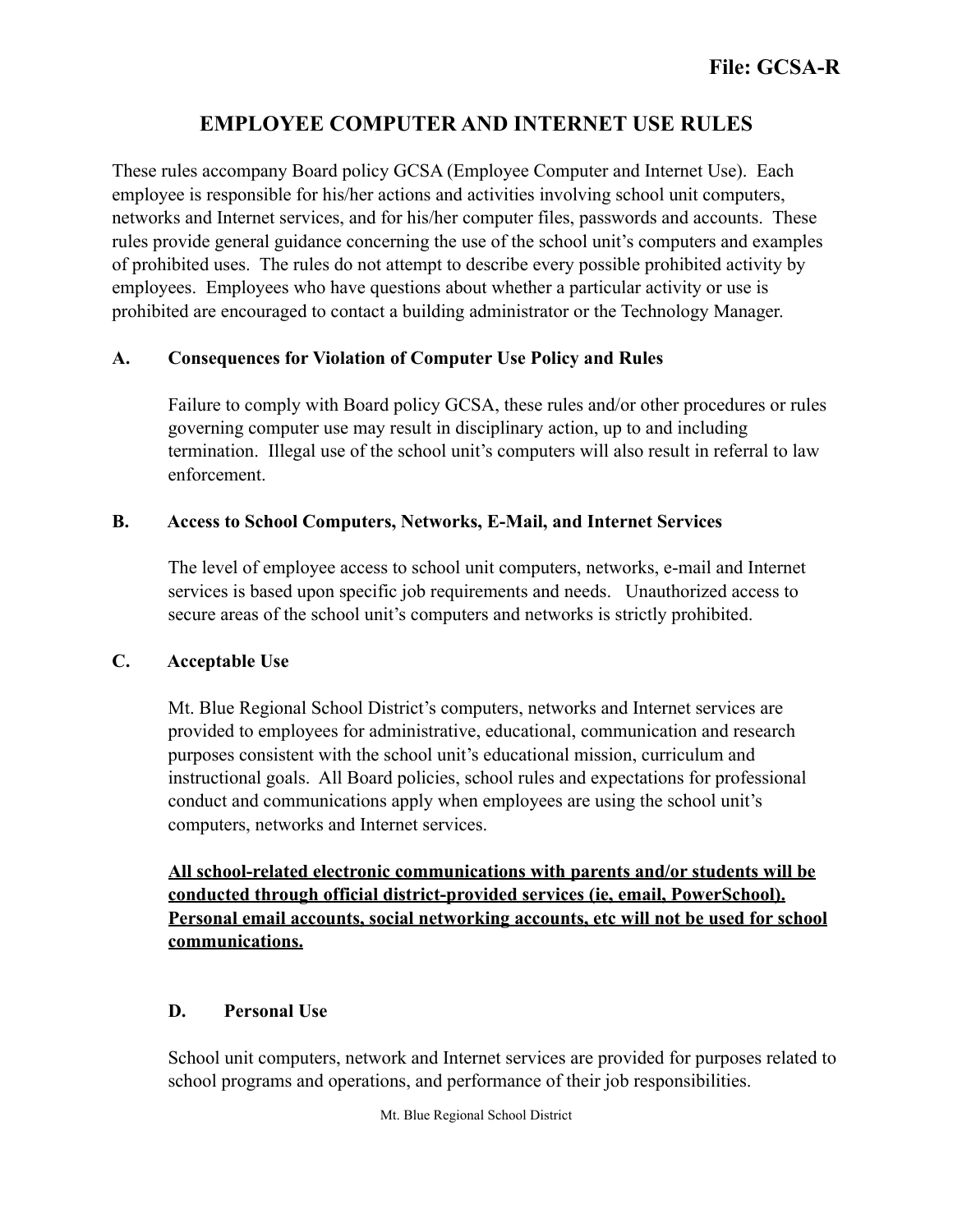Incidental personal use of school computers is permitted as long as such use: 1) does not interfere with the employee's job responsibilities and performance; 2) does not interfere with system operations or other system users; and 3) does not violate this policy and the accompanying rules, or any other Board policy, procedure or school rules. "Incidental personal use" is defined as use by an individual employee for occasional personal communications.

## **E. Prohibited Uses**

 Examples of unacceptable uses which are expressly prohibited include, but are not limited to, the following:

- 1. Any use that is illegal or which violates other Board policies, procedures or school rules, including harassing, discriminatory or threatening communications and behavior; violations of copyright laws, etc. The school unit assumes no responsibility for illegal activities of employees while using school computers.
- 2. Any use involving materials that are profane, obscene, pornographic, sexually explicit or sexually suggestive.
- 3. Any inappropriate communications with students or minors.
- 4. Any use for private financial gain, or commercial, advertising or solicitation purposes.
- 5. Any use as a forum for communicating by e-mail or any other medium with other school users or outside parties to solicit, proselytize, advocate or communicate the views of an individual or non-school sponsored organization; to solicit membership in or support of any non-school sponsored organization; or to raise funds for any non-school sponsored purpose, whether profit or not-for-profit. No employee shall knowingly provide school e-mail addresses to outside parties whose intent is to communicate with school employees, students and/or their families for non-school purposes. Employees who are uncertain as to whether particular activities are acceptable should seek further guidance from the building principal or other appropriate administrator.
- 6. Any communication that represents an employee's personal views as those of the school unit or that could be misinterpreted as such.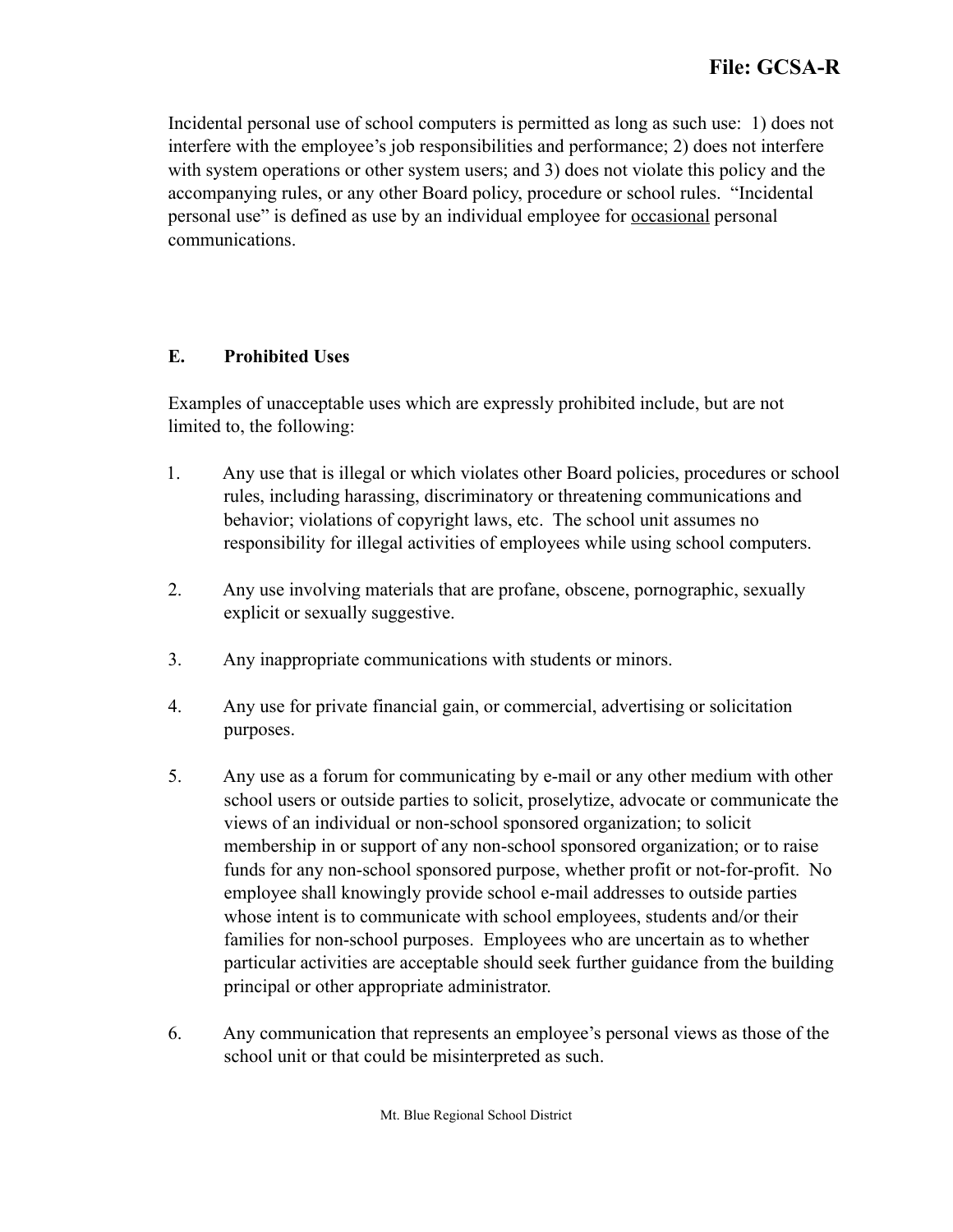- 7. Downloading or loading software or applications without permission from the system administrator. Unauthorized copying of software is illegal and may subject the copier to substantial civil and criminal penalties. The school unit assumes no responsibility for illegal software copying by employees.
- 8. Sending mass e-mails to school users or outside parties for school or non-school purposes without the permission of the Technology Manager or building administrator.
- 9. Any malicious use or disruption of the school unit's computers, networks and Internet services; any breach of security features; or misuse of computer passwords or accounts (the employee's or those of other users).
- 10. Any misuse or damage to the school unit's computer equipment, including opening or forwarding e-mail attachments (executable files) from unknown sources and/or that may contain viruses.
	- 11. Any attempt to access unauthorized sites, or any attempt to disable or circumvent the school unit's filtering/blocking technology.
	- 12. Failing to report a breach of computer security to the system administrator.
	- 13. Using school computers, networks and Internet services after such access has been denied or revoked; and
	- 14. Any attempt to delete, erase or otherwise conceal any information stored on a school computer that violates these rules or other Board policies or school rules, or refusing to return computer equipment issued to the employee upon request.

# **F. No Expectation of Privacy**

 Mt. Blue Regional School District computers remain under the control, custody and supervision of the school unit at all times. The school unit reserves the right to monitor all computer, email, and Internet activity by employees and other system users. Employees have no expectation of privacy in their use of school computers, including e-mail, stored files and Internet access logs.

## **G. Disclosure of Confidential Information**

 Employees are expected to use appropriate judgment and caution in communications concerning students and staff to ensure that personally identifiable information remains confidential.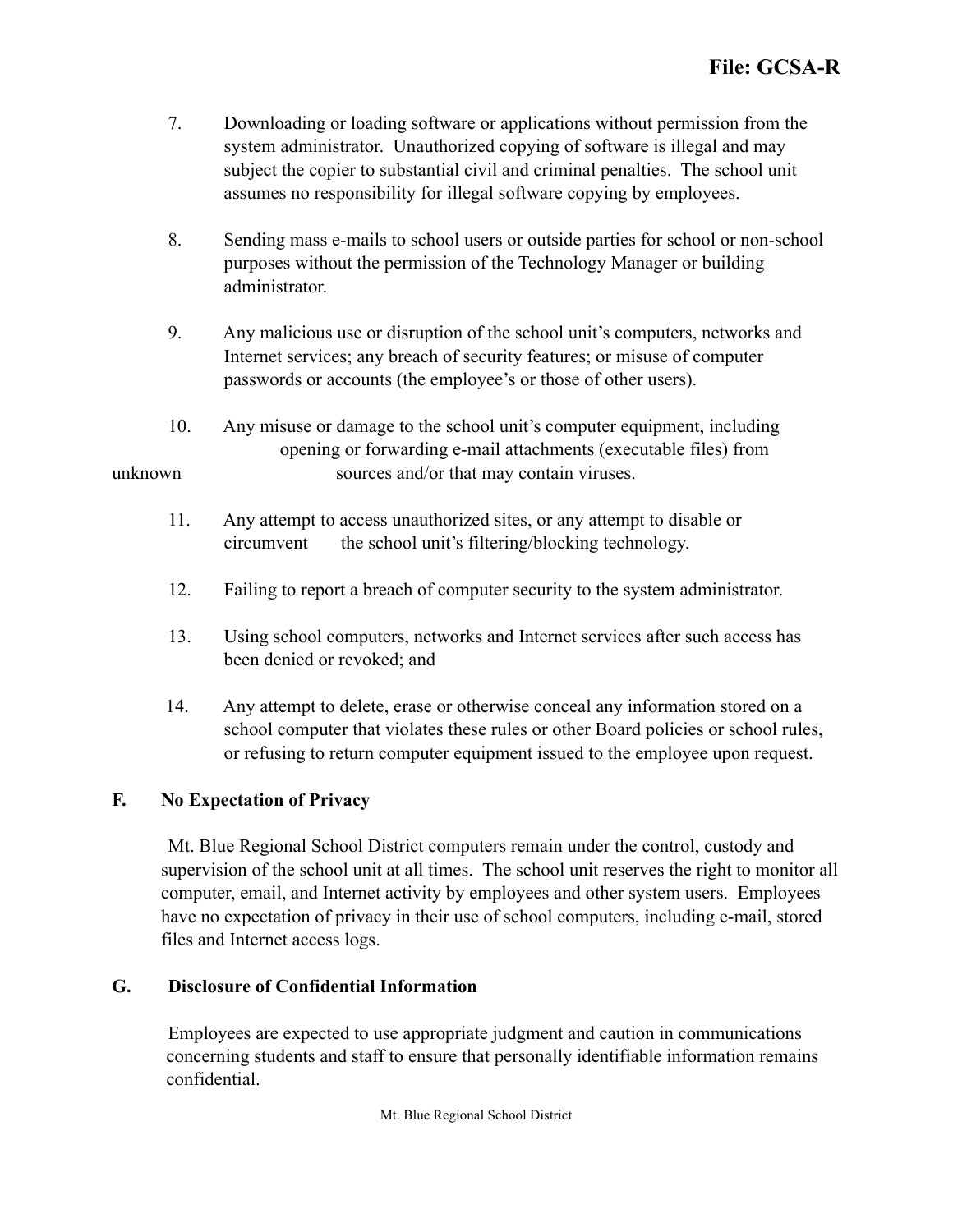## **H. Employee/Volunteer Responsibility to Supervise Student Computer Use**

 Employees and volunteers who use school computers with students for instructional purposes have a duty of care to supervise such use. Teachers, staff members and volunteers are expected to be familiar with the school unit's policies and rules concerning student computer and Internet use and to enforce them. When, in the course of their duties, employees or volunteers become aware of a student violation, they are expected to stop the activity and inform the building principal.

#### **I. Compensation for Losses, Costs and/or Damages**

 The employee is responsible for compensating the school unit for any losses, costs or damages incurred by the school unit for violations of Board policies and school rules while the employee is using school unit computers, including the cost of investigating such violations. The school unit assumes no responsibility for any unauthorized charges or costs incurred by an employee while using school unit computers.

- **J.** Additional Rules for Use of Privately-Owned Computers by Employee
	- 1. An employee who wishes to use a privately-owned computer in school must make the request in writing to the Technology Manager and the building principal. There must be a legitimate work-related basis for any request.
	- 2. The Technology Manager will determine whether an employee's privately-owned computer meets the school district's network requirements.
	- 3. Requests may be denied if it is determined that there is not a suitable work-related reason for the request and/or if the demands on the school district's network or staff would be unreasonable.
	- 4. The employee is responsible for proper care of his/her privately-owned computer, including any costs of repair, replacement or modifications needed to use the computer at school.
	- 5. The school district is not responsible for damage, loss, or theft of any privatelyowned computer.
	- 6. Employees are required to comply with all Board policies, administrative procedures and school rules while using privately-owned computers at school.
	- 7. Employees have no expectation of privacy in their use of a privately-owned computer while it is being used at school.
	- 8. The school unit may confiscate any privately-owned computer used by an employee in school without authorization as required by these rules. The contents of the computer may be searched in accordance with applicable laws and policies.